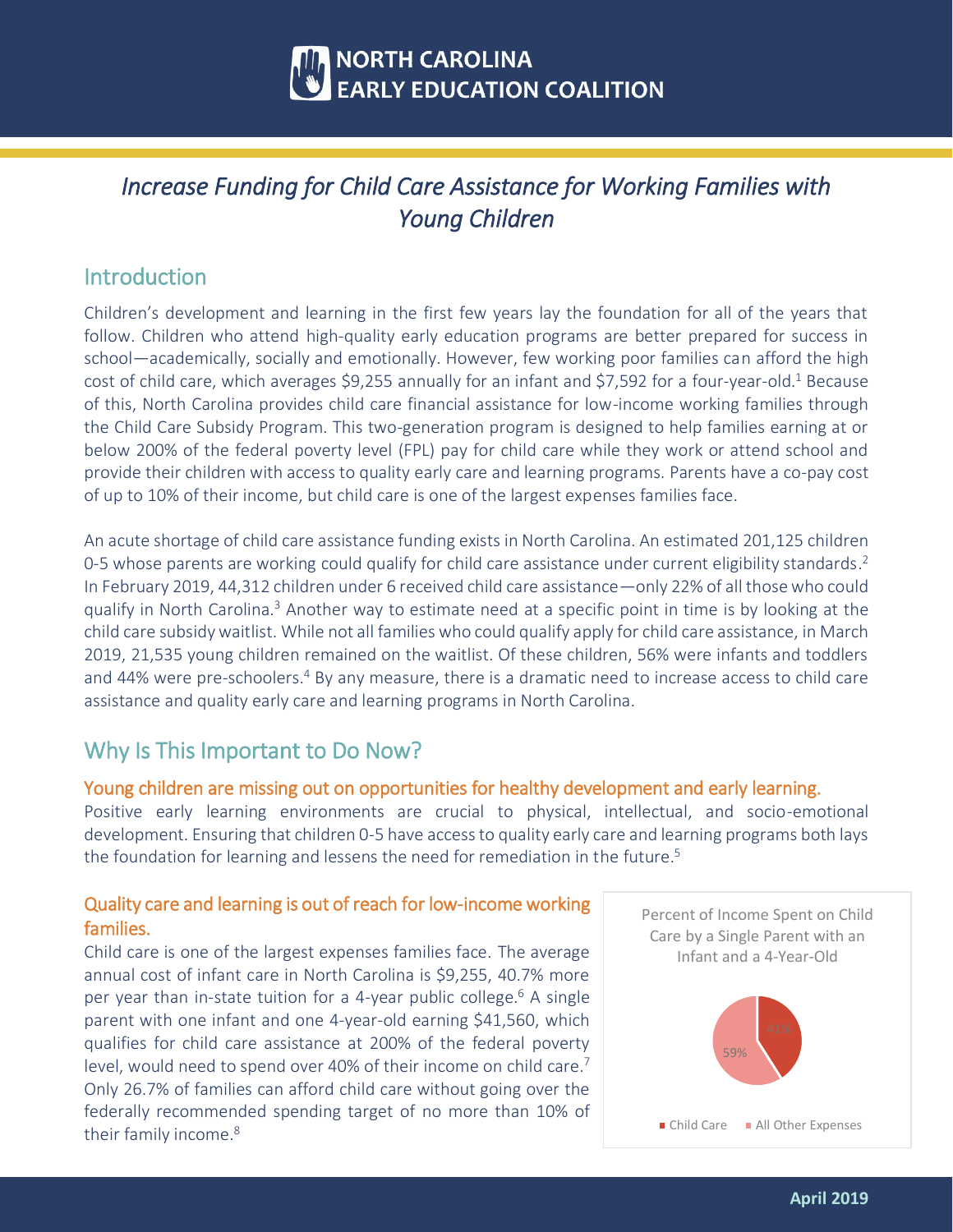## Quality early care and learning opportunities are critical for family well-being and economic self-sufficiency.

Low-income working families need access to child care programs so that they can work and support their own families. Making child care more affordable increases parents' workforce participation, increasing economic self-sufficiency and decreasing the stress caused by economic instability.<sup>9</sup>

#### Child Care assistance shortages exist in every county in North Carolina.

Almost all—95 of North Carolina's 100 counties—serve less than one third of children 0-5 who could qualify for child care assistance under current eligibility standards. Seventy-six counties serve 25% or fewer children 0-5 who could qualify and 11 of those counties serve less than 15%.<sup>10</sup>

Although waitlist numbers do not show the extent of unmet need, they provide one indicator of need at a specific point in time. There were 21,535 children 0-5 on the child care subsidy waitlist statewide in March 2019. Over half (55) of North Carolina counties have at least 50 young children on the waitlist. In 46 counties, there are at least 100 young children on the waitlist. Five counties: Forsyth, Guilford, Mecklenburg, Pitt, and Robeson, have over 1,000 young children on the waitlist, showing the extensive unmet need for child care assistance among working families.<sup>11</sup>



#### • • •



#### **Figure 1: Map of Children 0-5 on the Subsidy Waitlist, March 2019**